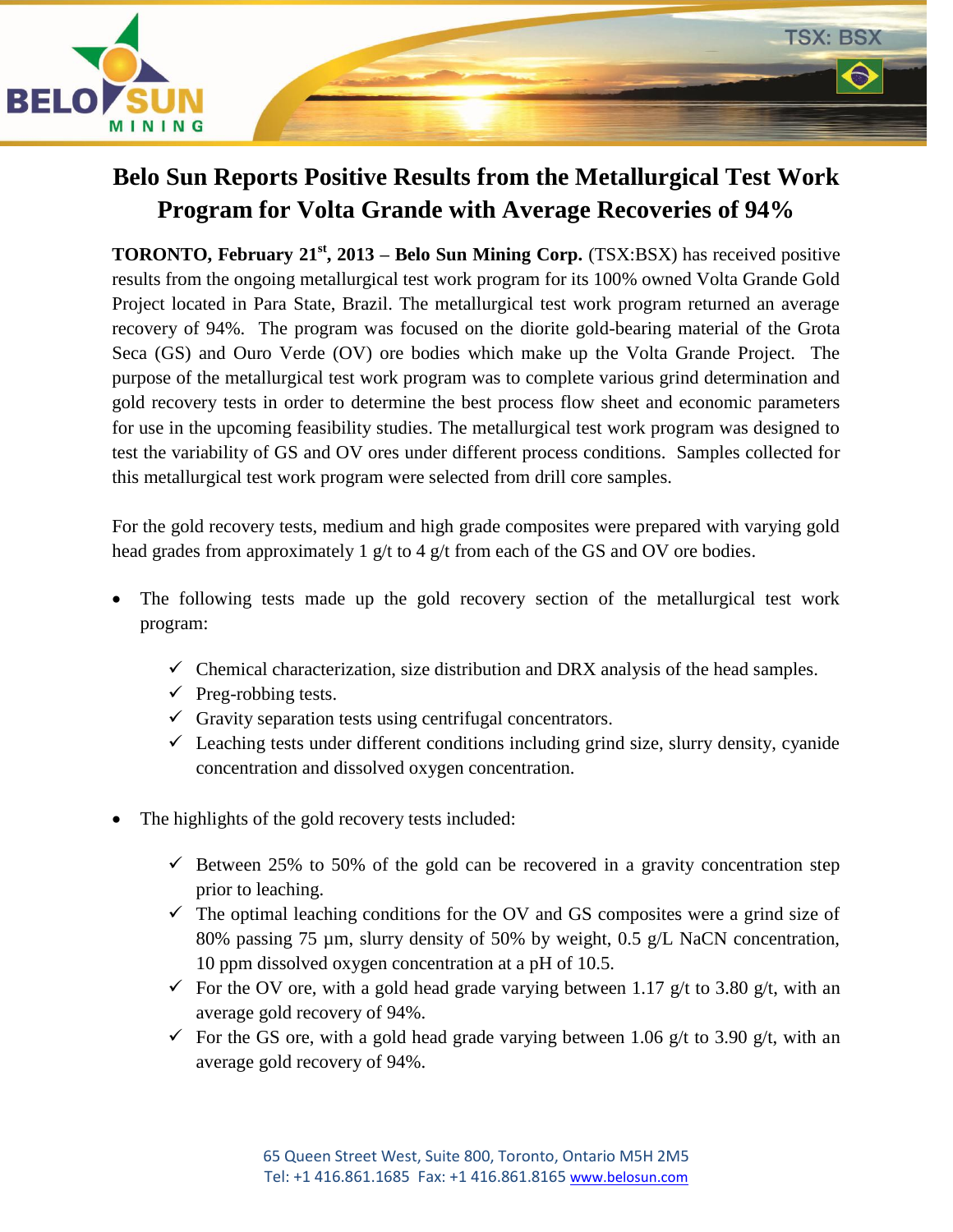

 $\checkmark$  The OV and GS ores are amenable to conventional gravity and gold leaching processes including leach / CIP or CIL.

**TSX: BSX** 

A series of nine composites were collected for the grinding test work. These composites were collected such that they represented the main lithology groups found in the OV and GS ore bodies.

- The following tests made up the grind determination section of the metallurgical test work program:
	- $\checkmark$  SAG Mill Comminution Test (DWi and A x b).
	- $\checkmark$  SAG Power Index Test (SPI).
	- $\checkmark$  Bond Abrasion Index Test (Ai).
	- $\checkmark$  Rod Bond Work Index Test (RMWi).
	- $\checkmark$  Bond Ball Work Index Test (BMWi).
- The highlights of the grind determination tests included the following:
	- $\checkmark$  The average results obtained from the grinding determination tests were DWi = 10.2 kWh/m<sup>3</sup>, A x b = 27.8, SPI = 163.2 minutes, Ai = 0.39, RMWi = 14.48 kWh/st and the BMWi =  $14.01$  kWh/st.
	- $\checkmark$  These results indicate that the OV and GS ores are amenable to conventional primary crushing, SAG and ball milling.

Omar Antunes, Metallurgy Manager for the Volta Grande Project, commented: "These metallurgical results are confirming previous test work, with excellent gold recoveries for our planned processing plant as well as confirming a simple, conventional, robust, environmentally safe and straightforward low cost process route to support feasibility studies. We are pleased to be able to report such excellent results for both deposits".

Ian Pritchard, Chief Operating Officer of Belo Sun, said "The testwork results confirm earlier work and provides Belo Sun with the parameters for finalising the plant design as we move towards the completion of the feasibility studies."

The results reported in this news release are from test work performed in Santiago Chile by SGS Minerals S.A, Chile. The test work was directly supervised by Sebastián Bravo, process supervisor and by Catherine Souza, head engineer in charge of the Volta Grande Project. SGS Technical Manager Dr. Heriban Soto, coordinated the laboratory work.